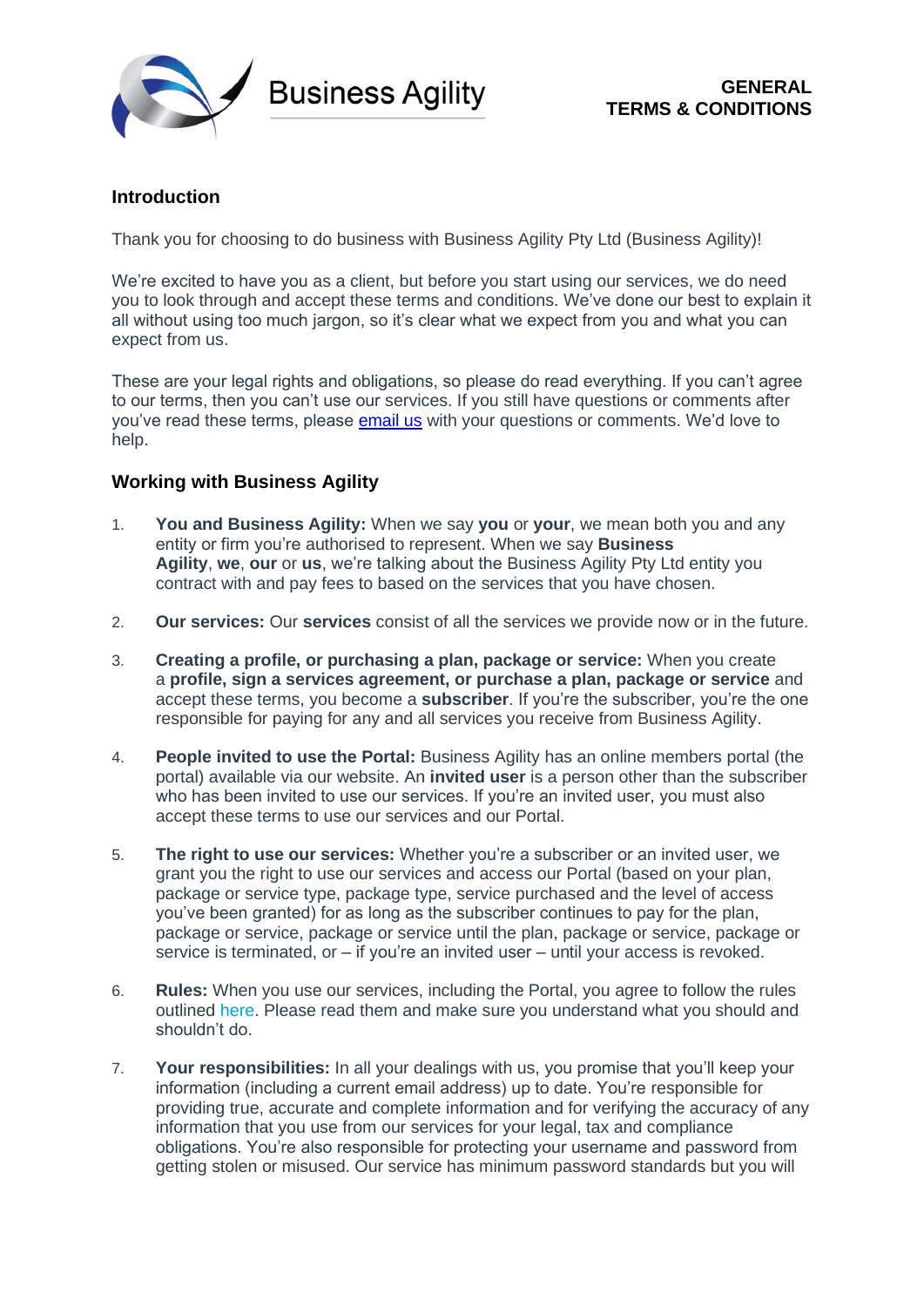ensure that passwords are very strong and not easily guessable. The stronger the password the better!

- 8. **When we introduce new or revised services:** Since we're always thinking about how to make our service offering the best it can be, we regularly expand our services. For new or updated services, there might be additional terms. We'll let you know what those terms are before you start using those services by updating these Terms and Conditions.
- 9. **What we own:** We own everything we've put into our services unless otherwise stated and excluding content owned by others. This includes rights in the design, compilation, and look and feel of our services. It also includes rights in all copyrighted works, trademarks, designs, inventions, and other intellectual property. You agree not to copy, distribute, modify or make derivative works of any of our content or use any of our intellectual property rights in any way not expressly permitted by us.

# **Pricing**

- 10. **Business Agility Plans, Packages and Services (services):** Your use of our services generally requires you to pay a fee (the **fee**). The **plan, package or service** consists of the deliverables and inclusions we offered you, including invoicing, cancellation / termination and payment terms. The plan, package or service may vary by region and includes information set out in the offer details and pricing pages. We may update or amend our prices from time to time, without notice. The terms of our plans, packages and services form part of these terms. As with any other changes to our terms, changes to the pricing of any plan, package or service won't apply retrospectively and, if we make changes and you're a subscriber, we'll make every effort to let you know via your registered email. Fees are exclusive of transactional taxes (like GST and VAT).
- 11. **Taxes and your use of our services:** You're responsible for paying all other external fees and taxes associated with your use of our services wherever levied. Your responsibility includes withholding tax if it applies, unless we already process that withholding tax. We may collect geographical location information to determine your location, which may be used for tax purposes. This means location information you give us must be accurate for tax residency purposes.
- 12. **Additional services:** Depending on where you're based and how you use our services, you may be able to take advantage of additional services that we offer. These might incur an additional fee that we'll let you know about when you sign up for those services.
- 13. **Importance of timely payments:** In order to continue accessing our services, you need to make timely payments based on the plan, package or service that you selected. To avoid delayed or missed payments, please make sure we have accurate payment information. If we don't receive timely payments, we may suspend access to your plan, package or service until the payment is made.

## **Data use and privacy**

14. **Use of data:** When you enter or upload your data into our Portal or as part of our use or delivery of services, we don't own that data but you grant us a licence to use, copy, transmit, store, analyse, and back up all data you submit to us through our services, including personal data of yourself and others, to: enable you to use our services;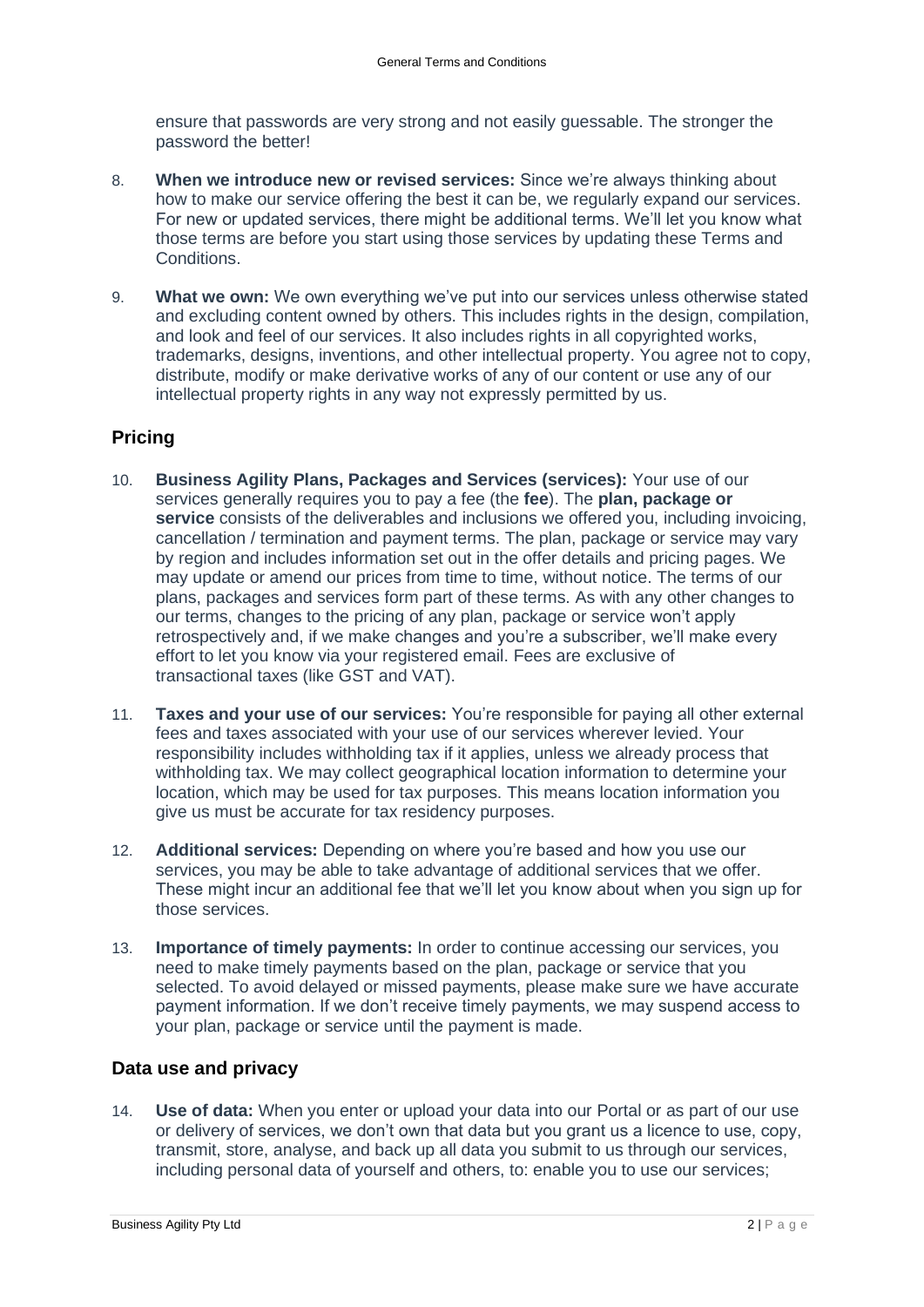allow us to improve, develop and protect our services; create new services; communicate with you about your plan, package or service; and send you information we think may be of interest to you.

- 15. **Use of your own personal data:** We respect your privacy and take data protection seriously. We won't share your personal data with any other external third party without your permission.
- 16. **Anonymised statistical data:** When you use our services, we may create anonymised statistical data from your data and usage of our services. Once anonymised, we may use it for our own purposes, such as to provide and improve our services, to develop new services or product offerings, to identify business trends, and for other uses we communicate to you.
- 17. **Data breach notifications:** Where we think there has been unauthorised access to personal data inside our Portal, we'll let you know and give you information about what has happened. Depending on the nature of the unauthorised access, you may be required to assess whether the unauthorised access must be reported to the contact and/or a relevant authority. We think you're best placed to make this decision, because you'll have the most knowledge about the personal data stored in the Portal.

### **Termination of Package, Plan or Services Before Expiry Date or Full Completion**

18. **Commitments matter:** We take our commitments to our clients seriously and we value your and our time. If you commit to one of our plans, packages or services and then change your mind and terminate the package, plan or services prior to its full completion or expiry date without prior agreement with us, this will trigger an invoice to be submitted by us to you for the full term and value of the package, plan or services, payable immediately.

#### **Appointments**

- 19. **Arrangements:** Advice regarding the agreed appointment location or videoconference link or phone number will be provided to you by us. We will both 'dial in' or 'log in' at the scheduled appointment time if using phone or digital technologies to conduct the appointment. Either party may initiate the phone call at the time of the appointment if conducted via phone.
- 20. **If you are late:** If you are late for an appointment, the delay in time may be forfeited. For example, if you are 15 minutes late for a 60-minute appointment, the appointment may be shortened to 45 minutes, however the full scheduled time (60 minutes) will be deducted from any appointments pre-paid or to be billed.
- 21. **Rescheduling / Cancelling:** You may cancel and request a rescheduled appointment without financial penalty, if a minimum of 24 hours' notice before the original appointment time is given. Requests to reschedule and cancellations made less than 24 hours before the scheduled appointment will forfeit up to 100% of the Business Agility fee. You are able to reschedule your appointment yourself via our website.
- 22. **Unforeseen Circumstances:** If the appointment is cancelled by us due to an unforeseen or unexpected circumstance / illness / technology failure / venue issue / urgent family matter or anything else outside of our control, we will give as much notice as possible so that a reschedule can be arranged. We will not be responsible for any costs incurred by you in these circumstances.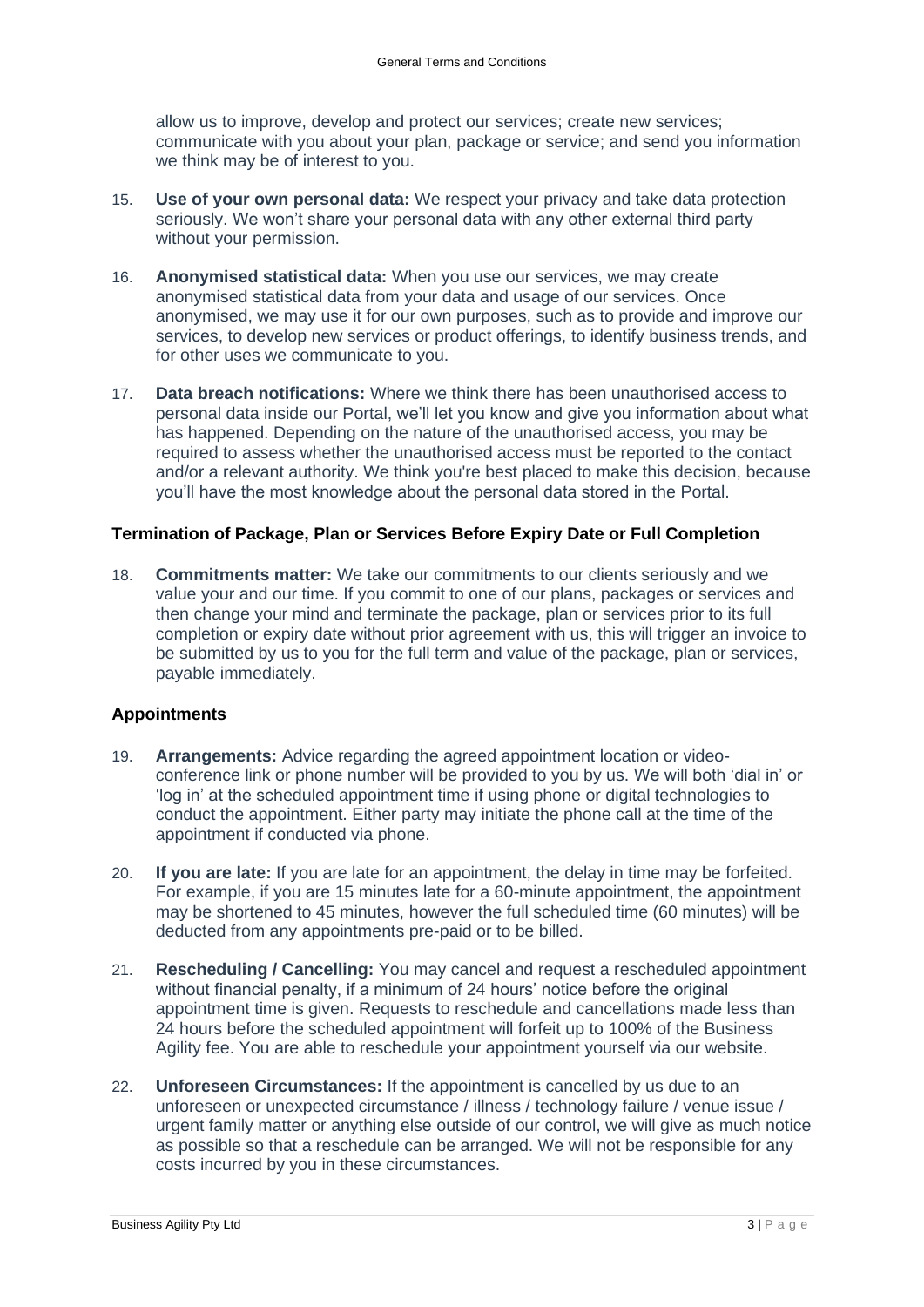#### **Guarantees and Warranties**

With regard to business & executive coaching and all advisory services:

23. Results are dependent on your commitment, focus, follow-through, implementation, skills, communication, previous experience and numerous other factors. Business Agility provides no guarantees nor warranties against advisory or coaching services or packages that include advisory, consulting or coaching elements, except those permitted by law.

#### **Mutual Non-Disparagement**

24. We agree that neither of us will ever publicly or privately disparage the other party or their agents, servants or employees, but rather shall act in good faith to refrain from any conduct or communication which might reasonably be expected to interfere with each other's business and/or personal interests.

### **Confidentiality & Confidential information**

- 25. **Keeping it confidential:** While using our services, you may share confidential information with us, and you may become aware of confidential information about us. You and we both agree to take reasonable steps to protect the other party's confidential information from being accessed by unauthorised individuals. You or we may share each other's confidential information with legal or regulatory authorities if required to do so. Some of our services, like coaching, will be subject to further confidentiality agreements and protection, which will be contained in a separate General Services Agreement.
- 26. **All information shared is confidential:** All information provided by you to Business Agility and by Business Agility to you is considered confidential information and is protected by the confidentiality terms of these Terms & Conditions. Information provided by you to Business Agility will be used by Business Agility in the delivery of services to you and for maintaining client / business / taxation records. This information is stored safely and securely on a strictly confidential and private basis.
- 27. **We will not share confidential information:** You and Business Agility will not, except in the proper course of the services, disclose, utilise or reveal to any person or make use of any Confidential Information. You will not discuss, disclose or reveal to any person the management fee structure, amount or percentage payable, deducted and/or packaged for you as we both acknowledge that this is confidential information and agree that it should remain private between yourself and Business Agility.

## **Security**

- 28. **Security safeguards:** No method of electronic storage is completely secure and we cannot guarantee security. We will notify you if there appears to be unauthorised access to your portal account and we may also restrict access to certain parts of our services until you verify that access was by an authorised user.
- 29. **Security features:** We may introduce security features to increase security. Depending on where you are in the world or what services you're using, we may require you to adopt some of these features. Where we make the use of security features optional, you're responsible (meaning we're not liable) for any consequences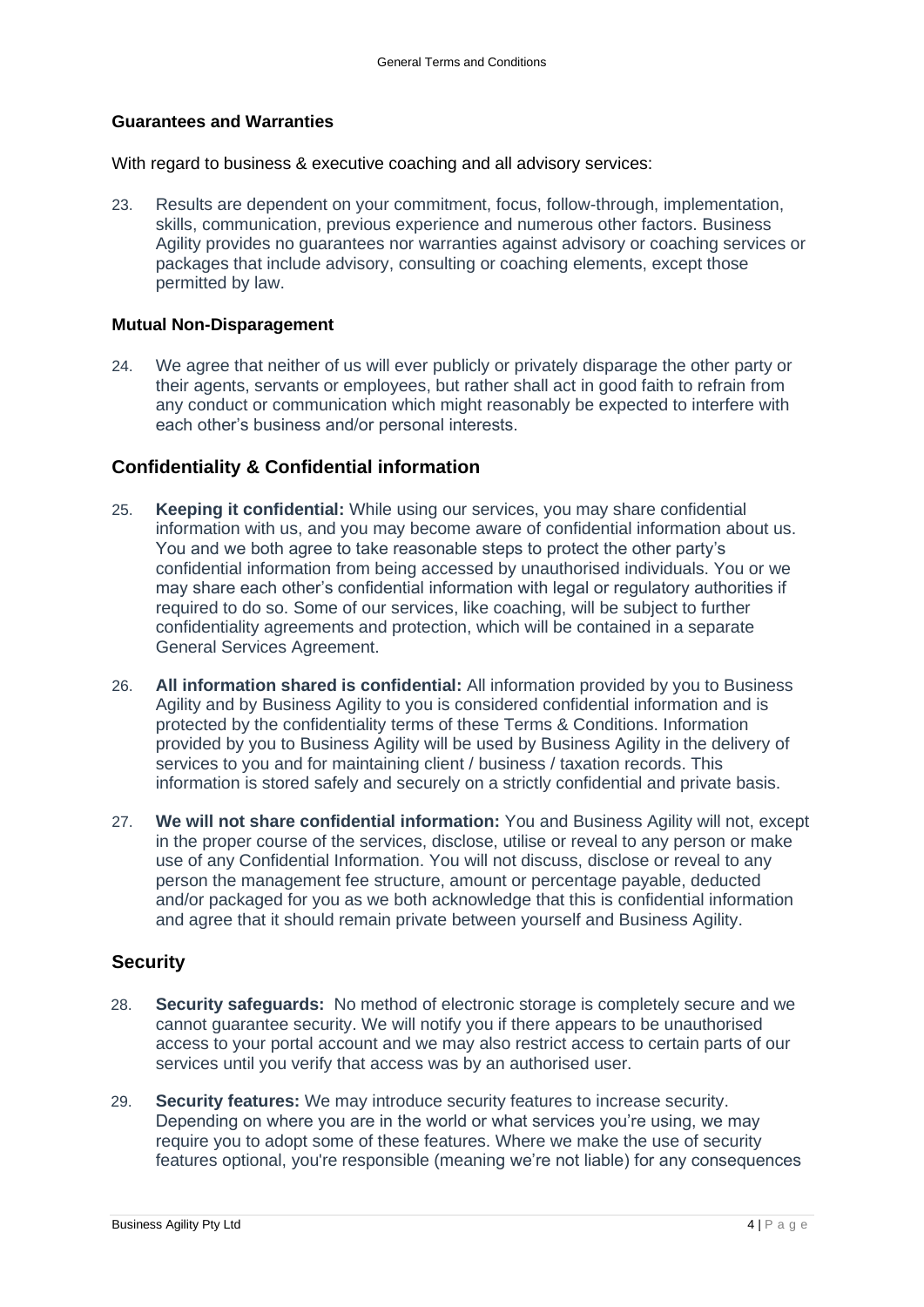of not using those features. We strongly encourage you to use all optional security features, if applicable.

30. **Playing your part to secure your data:** You have an important part to play by keeping your portal login details secure, not letting any other person use them, and by making sure you have strong security on your own systems. If you realise there's been any unauthorised use of your password or any breach of security to your account or email address linked to your account, you need to let us know immediately. You also agree not to use free-form fields in any of our systems or services to store personal data, (unless it's a field explicitly asking for personal data - like a first name or last name) credit card details, tax identifiers or bank account details.

### **Maintenance, downtime and data loss**

- 31. **Availability:** We strive to maintain the availability of our services. On occasion, we need to perform maintenance on our services, and this may require a period of downtime. We try to minimise any such downtime.
- 32. **Access issues:** You know how the internet works occasionally you might not be able to access our services and your data. This might happen for any number of reasons, at any time.
- 33. **Data loss:** Data loss is an unavoidable risk when using any technology. You're responsible for maintaining copies of your data entered into our services.
- 34. **No compensation:** Whatever the cause of any downtime, access issues or data loss, your only recourse is to discontinue using our services.
- 35. **Modifications:** We frequently release new updates, modifications and enhancements to our services, and in some cases discontinue features. Where this occurs, we'll endeavour to notify you where practical (for example, by email, on our blog, or within our services when you log in).

## <span id="page-4-0"></span>**Do's and don'ts**

- 36. **Feedback:** We love your feedback and may use it without restriction.
- 37. **Using our services:** You agree to use our services only for lawful business purposes.
- 38. **Discussions on the Portal:** You can participate in discussions within the Portal. Only share private information if you're happy for others to know it, and don't post anything you don't have the right to share.
- 39. **Limitations:** Some of our services may be subject to limits, for example, there is a cap on the number of webinar sessions that you can attend per week within your paid package.
- 40. **While we can't cover everything here, we do want to highlight a few more examples of things you mustn't ever do:**
	- Undermine the security or integrity of our computing systems or networks.
	- Use our services in any way that might impair functionality or interfere with other people's use.
	- Access any system without permission.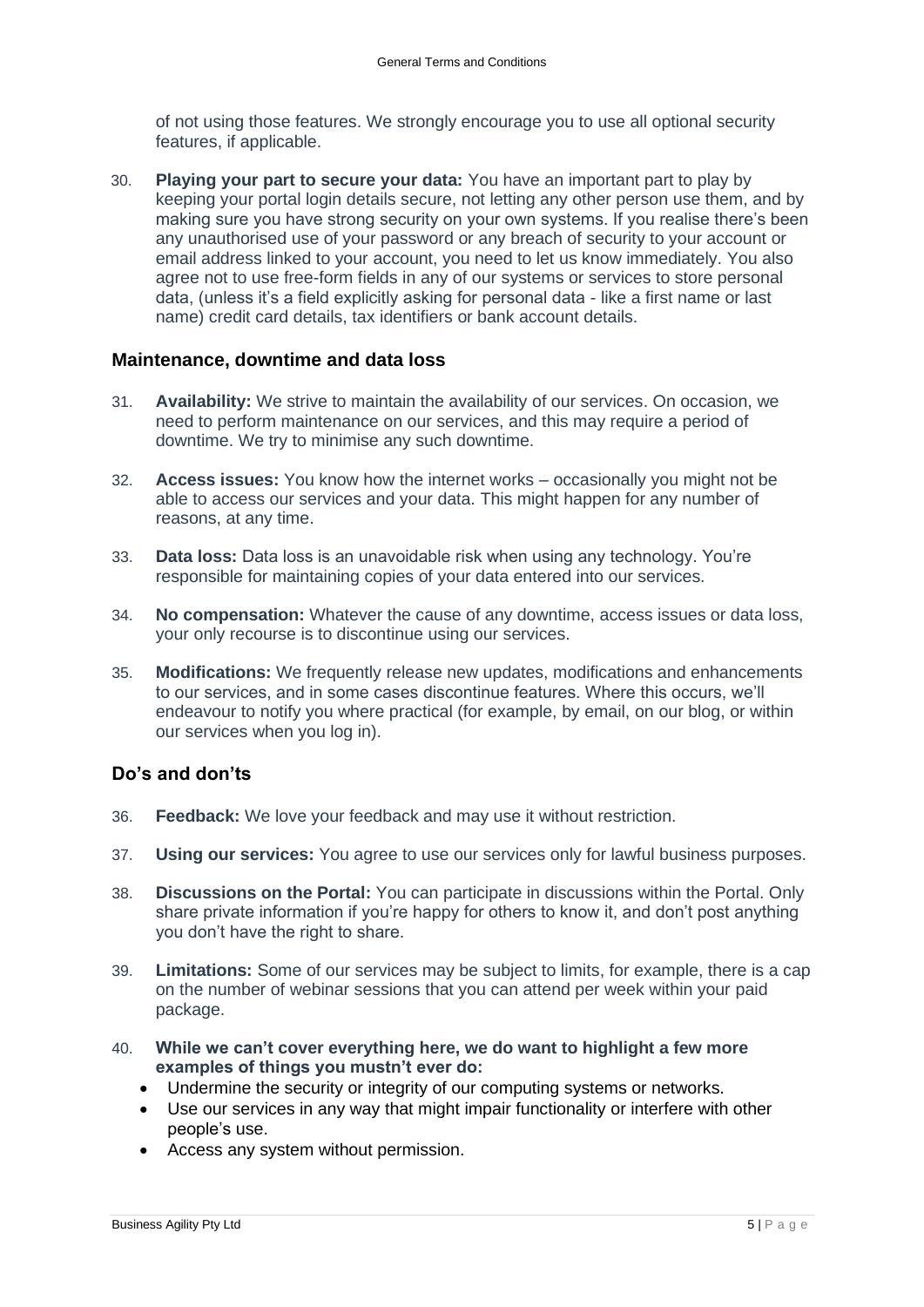- Send, introduce or upload anything to our Portal that includes viruses or other malicious code.
- Share anything that may be offensive, violates any law, or infringes on the rights of others.
- Modify, copy, adapt, reproduce, disassemble, decompile, reverse engineer or extract the source code of any part of our services, images, information, or data provided.
- Resell, lease or provide our services in any way not expressly permitted.
- Repackage, resell, or sublicense any leads or data accessed through our services or Portal.
- Commit fraud or other illegal acts through our services or Portal.
- Act in a manner that is abusive or disrespectful to a Business Agility employee, contractor, partner, or other customer. We will not tolerate any abuse or bullying in any situation.

# **Liability and indemnity**

- 41. **You indemnify us**: You indemnify us against all losses, costs (including legal costs), expenses, demands or liability that we incur arising out of, or in connection with, a third-party claim against us relating to your use of our services or Portal or any thirdparty product or service.
- 42. **Disclaimer of warranties**: Our services and Portal are made available to you on an "as is" basis. Subject to the consumer law terms in section 55, we disclaim all warranties, express or implied, including any implied warranties of non-infringement, merchantability and fitness for a particular purpose.
- 43. **Limitation of liability**: Other than liability that we can't exclude or limit by law, our liability to you in connection with our services or these terms, in contract, tort (including negligence) or otherwise, is limited as follows:
- We have no liability arising from your use of our services or Portal for any loss of revenue or profit, loss of goodwill, loss of customers, loss of capital, loss of anticipated savings, legal, tax or accounting compliance issues, damage to reputation, loss in connection with any other contract, or indirect, consequential, incidental, punitive, exemplary or special loss, damage or expense.
- For loss or corruption of your data, our liability will be limited to taking reasonable steps to try and recover that data from our available sources.
- Our total aggregate liability to you in any circumstances is limited to the total amount you paid us for your plan, package or service in the 12 months immediately preceding the date on which the claim giving rise to the liability arose.

# **Disputes**

44. **Dispute resolution:** Most of your concerns can be resolved quickly and to everyone's satisfaction by contacting us and discussing the issue in good faith with regard to the bona fide intention to find a positive resolution. If we're unable to resolve your complaint to your satisfaction (or if we haven't been able to resolve a dispute we have with you after attempting to do so informally), you and we agree to resolve those disputes through binding arbitration or small claims court instead of in courts of general jurisdiction. You and we agree that any dispute must be brought in the parties' individual capacity and not as a plaintiff or class member in any purported class or representative proceeding.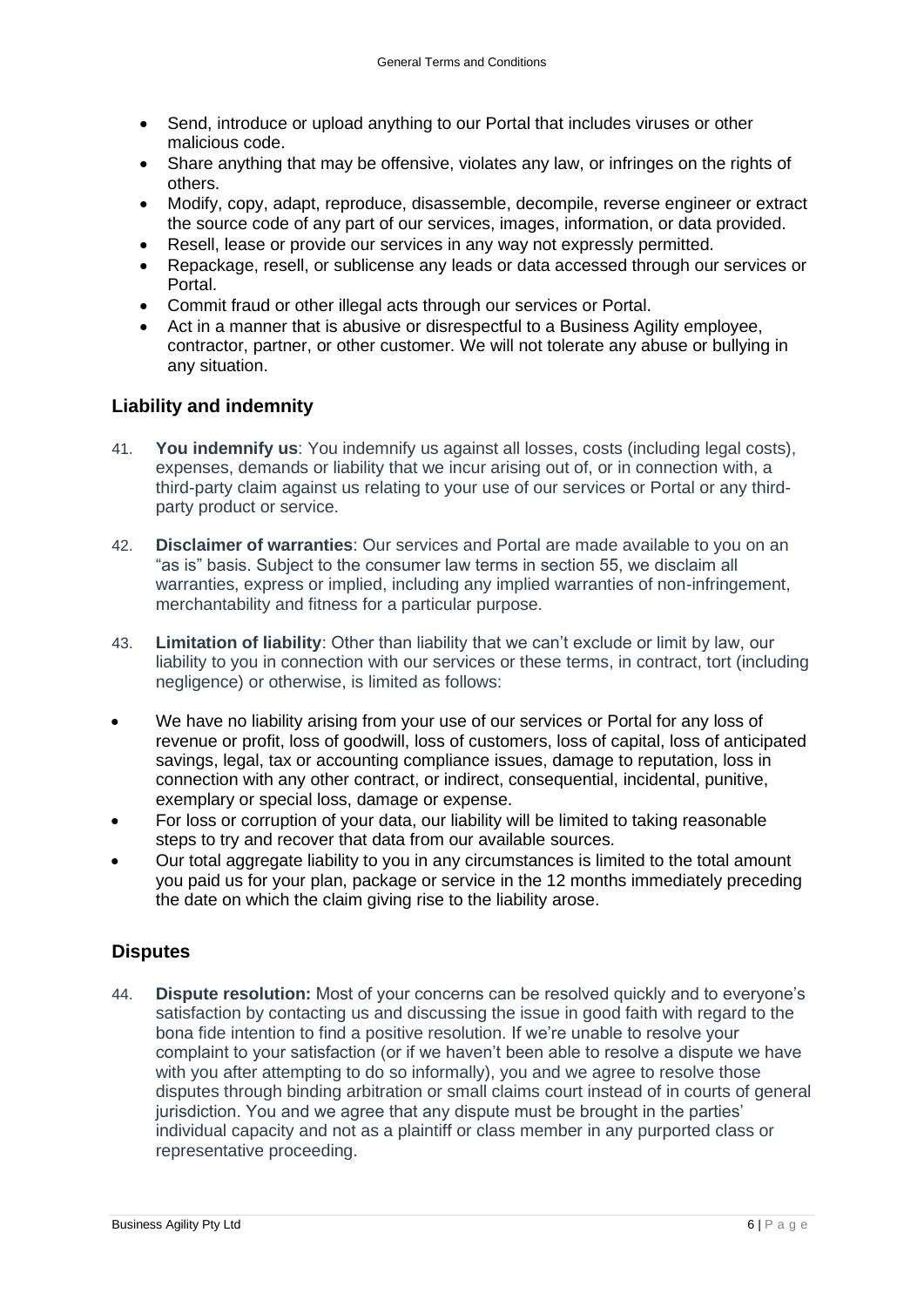## **Important housekeeping**

- 45. **Professional advice:** Business Agility does not provide financial, taxation or legal advice. We may provide you with information, guidance and resources that we think might be useful in starting, running, growing or improving a business, developing your career, project management or change management, but this should not be seen as a substitute for professional financial, taxation and legal advice and we aren't liable for your use of the information in that way.
- 46. **Events outside our control:** We do our best to control the controllables. We aren't liable to you for any failure or delay in performance of any of our obligations under these terms arising out of any event or circumstance beyond our reasonable control.
- 47. **Notices:** Any notice you send to us must be sent to admin@businessagility.net.au. Any notices we send to you will be sent to the email address you've provided us through your plan, package or service / service agreement.
- 48. **Consumer laws:** In some places, there may be non-excludable warranties, guarantees or other rights provided by law (non-excludable consumer guarantees). They still apply – these terms do not exclude, restrict or modify them. Except for nonexcludable consumer guarantees and other rights you have that we cannot exclude, we're bound only by the express promises made in these terms. Our liability for breach of a non-excludable consumer guarantee is limited, at our option, to either replacing or paying the cost of replacing the relevant service (unless the non-excludable consumer guarantee says otherwise).
- 49. **Export limitations:** You must not use our services in violation of any export or trade embargo laws that apply to you.
- 50. **Excluded terms:** The terms of the United Nations Convention on Contracts for the Sale of Goods and the Uniform Computer Information Transactions Act (UCITA) do not apply to these terms.
- 51. **Blocking your access, disabling your plan, package or service, or refusing to process a payment:** As our site is global, different laws may apply in different countries that restrict our relationship with you. We may block your access, terminate your plan, package or service, or refuse to process a payment if we reasonably believe there's a risk - like a potential breach of a law or regulation - associated with you, your company, your plan, package or service, or a payment. Examples of where we might do this include transactions where the payment is from a sanctioned person or country; or where we reasonably believe there is a legal or regulatory risk or a risk of loss being suffered by us or our customers or partners. You promise that you're not located in a sanctioned country and are not on a sanctioned persons list. We may also block customers or subscribers from a country if we can't receive payments from that country. You should check what payment methods are available in your country for making payments. We may take any of these actions without notice.
- 52. **Relationship between the parties; assignment:** Nothing in these terms is to be construed as constituting a partnership, joint venture, employment or agency relationship between you and us, or between you and any other subscriber or invited user. You're solely responsible for resolving disputes between you and any other subscriber or invited user. Business Agility may assign these terms - or any of our rights or obligations in these terms - to another Business Agility entity as it deems appropriate.